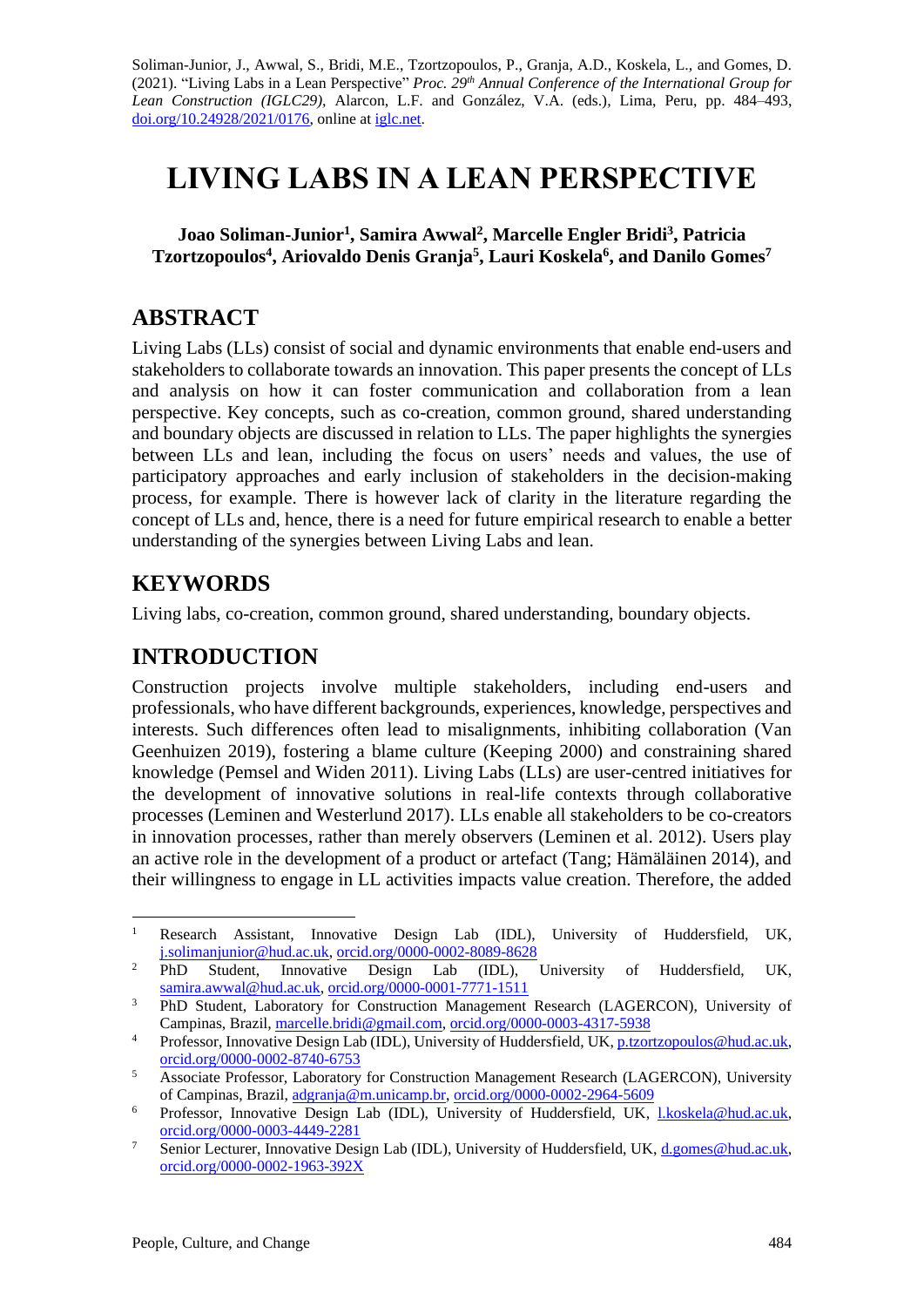value of users' participation in LLs has societal and technological dimensions, such as users accessing products that meet their real needs, the development of creative skilled communities and fostering new employment opportunities (Paskaleva et al. 2015).

Participatory approaches to support design and construction have been already discussed by the lean community (e.g. Sfandyarifard and Tzortzopoulos 2011). Furthermore, Koskela et al. (2016) presented a review of concepts supporting communication and collaboration in construction projects from a lean perspective, including shared understanding and common ground. This paper draws upon the work of Koskela et al. (2016), aiming to conceptually analyse potential synergies between LLs and lean, based on these key concepts. The paper is part of a research project entitled User-Valued Innovations for Social Housing upgrading through Trans-Atlantic Living Labs (uVITAL). This project is being developed through a collaboration between UNICAMP (Brazil), TU Delft (Netherlands), UFZ Helmholtz Centre for Environmental Research (Germany) and The University of Huddersfield (UK). The aim of uVITAL is to advance on user-valued innovations for social housing upgrading through transatlantic Living Labs. This paper is structured as follows: after presenting Living Labs both conceptually and how cases have been reported in the literature, key collaboration and communication concepts are discussed as to how they relate to LLs. A discussion on the synergies between LLs and lean is presented, followed by conclusions and limitations to be addressed in future work.

## **LIVING LABS**

The LL terminology was first introduced in the early 1990s (Nesti 2018), whereas the first largely acknowledged development is attributed to the 'PlaceLab' - an initiative from MIT's professor William Mitchell (Eriksson et al. 2005; Leminen et al. 2012). The initial focus of LLs was on emerging technologies in home-like environments (Bergvall-Kåreborn et al. 2009; Tang and Hämäläinen 2014). Over time, they have been used in different domains, such as energy, mobility, healthcare, urban design and housing (ENoLL 2021), addressing complex social, economic, cultural and political challenges (Claude et al. 2017).

LLs are innovation-driven, whereas value is created by engaging with relevant stakeholders (Bergvall-Kåreborn et al. 2009). They are based on placing users and other value chain actors at the centre of the innovation process (Leminen 2015). This process enables collaboration between the people and organisations that are part of the development of an innovation or are affected by it, such as users, public and private partners, researchers, financial investors, regulators, policy makers, citizen groups, among others (Niitamo et al. 2006; van Geenhuizen 2019). The literature presents multiple definitions for LLs (Bergvall-Kåreborn et al. 2009; Steen and Van Bueren 2017), as highlighted in table 1.

The variety of definitions presented in table 1 indicates a lack of conceptual clarity on LLs, suggesting different ontological assumptions regarding their understanding. The focus on improving collaboration and participation to promote social innovation is key (Almirall and Wareham 2011). Because solutions are created and validated in multicontextual and real environments (Van Der Walt et al. 2009), LLs foster bottom-up communication and collaboration between stakeholders (Tang and Hämäläinen 2014), especially when it comes to achieving social transformation (Oliveira and Brito 2013).

LLs include user involvement as an intrinsic feature (Eriksson et al. 2005; Niitamo et al. 2006; Tang and Hämäläinen 2014; Leminen 2015). More specifically, they focus on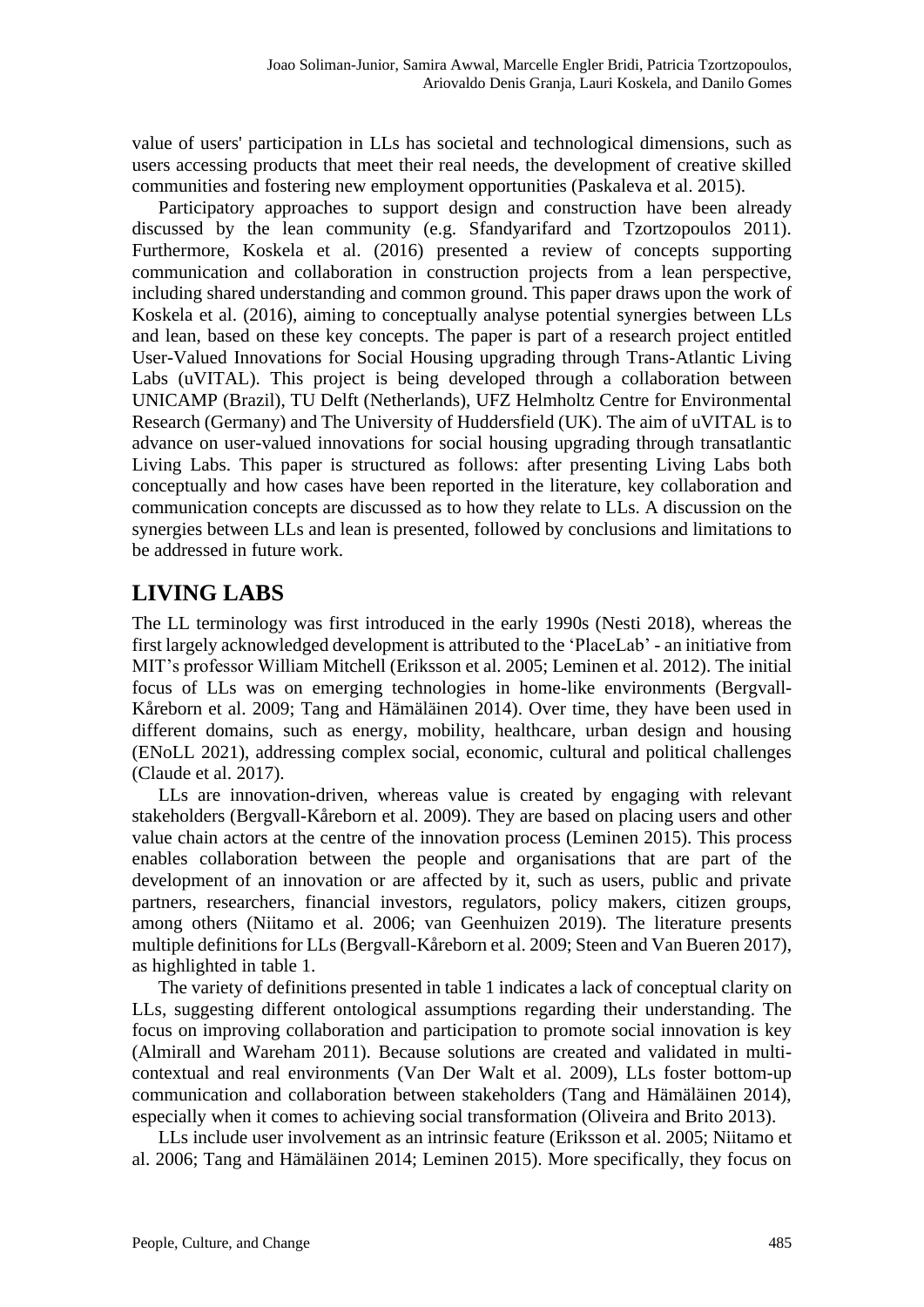identifying end users' needs and societal problems, hence solutions can be collectively designed, prototyped, validated and refined in real-life contexts (Westerlund and Leminen 2011 *apud* Nesti 2018). As such, they support stakeholders to fully address user's needs (Leminen 2015). This relies on end-users and stakeholders collaborating directly together in LL activities (van Geenhuizen 2019), as in design and prototyping workshops, project meetings and training sessions, playing a co-creation role (Tang and Hämäläinen 2014).

| <b>Reference</b>                                       | <b>Definition</b>                                                                                                                                                                                                  | Understanding             |
|--------------------------------------------------------|--------------------------------------------------------------------------------------------------------------------------------------------------------------------------------------------------------------------|---------------------------|
| Eriksson et al.<br>(2005 p. 4)                         | "A user-centric research methodology for sensing,<br>prototyping, validating and refining complex solutions<br>in multiple and evolving real-life contexts"                                                        | Method                    |
| Van Geenhuizen<br>(2019 p. 28)                         | "Aside from innovation methodology, the term living<br>labs often also refers to the (temporary) organizational<br>structure in which the methodology is implemented"                                              | Method;<br>Environment    |
| Ballon and<br>Schurmann.<br>(2015 p. 2)                | "An experimentation environment in which technology<br>is given shape in real-life contexts and in which (end)<br>users are considered co-producers"                                                               | Environment               |
| Oliveira and Brito<br>(2013 p. 202)                    | "Open ecosystems that engage and motivate<br>stakeholders into an innovation process, encourage<br>collaboration, facilitate and accelerate the creation and<br>sustainability of new markets and business models" | Ecosystem;<br>Environment |
| Papadonikolaki;<br>van Oel; Kagioglou<br>(2019 p. 385) | "User-centred sessions focusing on co-creating<br>meaning with the participants, exploring scenarios and<br>evaluating propositions"                                                                               | Sessions                  |

### $T$  is a set of the existing line  $T$

#### **LIVING LAB IN PRACTICE**

Even though LLs have common conceptual elements, there are multiple forms of implementation observed in practice (ENoLL 2021). Existing literature is fragmented, with few comprehensive descriptions of LL activities. Reported LL cases usually start from (i) a problem, by getting people together to initiate an endeavour and come up with ideas for a solution; or (ii) with an idea, when partners set up a lab for experimentation, further connecting the idea to a relevant problem (Steen and van Bueren 2017). Examples of LL cases are presented in tables 2 and 3.

LLs are reported as a linear or non-linear process, using standardised or customised tools (Leminen et al. 2012). Tang and Hämäläinen (2014) synthesised LL processes in a four-stage iterative model: (1) requirements; (2) co-design; (3) prototyping; and (4) test and tracking. The model placed end-users at the centre of the process and included an output stage (5) commercialisation. The model proposed by Steen and Van Bueren (2017) focuses on the use of LLs at an urban scale and included six cyclical and iterative stages: (1) plan development; (2) co-creative design; (3) implementation; (4) evaluation; (5) refinement; and (6) dissemination, preceded by (0) initiation and closed with (7) replication. This model provides a generic process in which participants allocate themselves in the LL, supporting activities in a constructive, proactive and efficient way.

As discussed, there is no standard LL process reported by existing research, despite the similarities between models. This is also observed regarding the participants involved, and resources used in LLs, which vary signif|icantly according to their specific contexts and objectives (as seen in tables 2 and 3). This can be due to of the lack of conceptual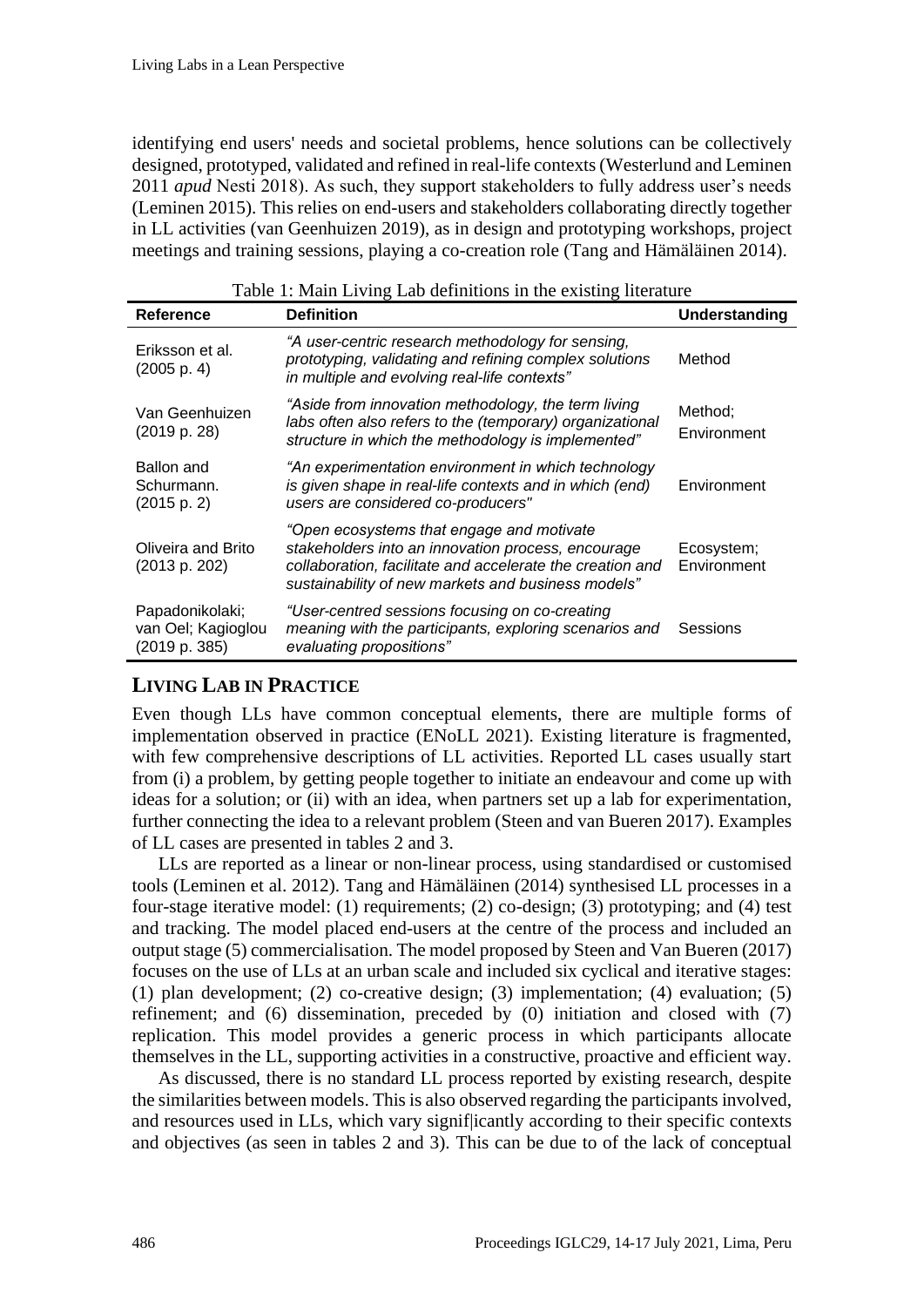clarity, as identified in table 1. As a consequence, reported LL cases are diverse and fragmented, presented through different formats and detail levels.

 $T_{\text{eff}}$  2:  $D_{\text{eff}}$  is the case of Lab cases  $T_{\text{eff}}$  and  $T_{\text{eff}}$  and  $T_{\text{eff}}$ 

|                                | Table 2: Descriptive examples of Living Lab cases |
|--------------------------------|---------------------------------------------------|
| <b>Exhibit 1: Nesti (2018)</b> | Exhibit 2: Johansson and Snis (2011)              |

Nesti (2018) describes a housing innovation lab that was created in 2015 to provide affordable housing in Boston. The project collaborated with housing experts, community organisations and residents to develop solutions, considering the high living costs in the local area. The lab started with pilot projects relating to density, compact living and alternative housing models. It was followed by exploration, experimentation and evaluation. Initially, housing problems and users' needs were identified by interviewing key residents; then, users' needs were analysed and led to alternative solutions. Through a testing option with residents, feedback was collected, supporting the proposition of recommendations. For example, the "Urban Housing Unit Roadshow" consisted of a compact apartment on wheels. It was placed in different areas of the city. Residents were asked to experiment the apartment and give feedback. The information further helped to define needs and recommendations associated to compact living.

Johansson and Snis (2011) reported empirical results from "The Find Project" developed by the Halmstad Living Lab in Sweden. The purpose was to customise a sender and receiver device to find missing objects and people, fitted to the needs of elderly and demented users. Co-creation activities involved researchers, developers and target users relatives. The project was held in an apartment equipped with tools and artefacts to serve as a real-life context test laboratory. It enabled developers to present statements and questions on workshops to compare the users' needs with the device prototypes. It also consisted of building and designing the prototypes. Participants were asked to be creative and propose design ideas for both receiver and sender devices using sketches or models (e.g. jewellery piece). The activity also included presenting and discussing results with the group.

| <b>Reference</b>        | <b>Participants</b><br><b>Living Lab Objective</b>                                                                                                                                             |                                                                                                         | <b>Examples of resources and</b><br>activities                                                                                                                       |
|-------------------------|------------------------------------------------------------------------------------------------------------------------------------------------------------------------------------------------|---------------------------------------------------------------------------------------------------------|----------------------------------------------------------------------------------------------------------------------------------------------------------------------|
| Claude et<br>al. (2017) | Validate refurbishment<br>techniques based on<br>ecological materials<br>through a scientific<br>experiment. Testing<br>materials in the<br>laboratory, but also<br>directly in a real context | Craftsmen, students,<br>local authorities,<br>material producers                                        | Workshops, lab simulations,<br>in-situ sensor monitoring,<br>hardware infrastructure for<br>monitoring empty building<br>before and after                            |
| Lockton et<br>al. 2013  | Developing devices that<br>help to save energy and<br>enhance comfort in<br>terms of heating                                                                                                   | City institute and<br>partner university,<br>advisory board, local<br>and regional housing<br>companies | Visits and interviews, energy<br>displays, Home Energy<br>Hackday, co-creation<br>workshops, monitoring toolkit<br>(tablet for self-reporting),<br>Prototype testing |
| Boess et<br>al. (2018)  | Deliver a scalable zero-<br>energy renovation of<br>outdated multistorey<br>housing                                                                                                            | Housing association,<br>construction<br>company,<br>researchers, resident<br>representatives            | Invitation letter, discussion<br>sessions, A2 sheets (design),<br>physical components<br>(renovation samples),<br>informal chats, reflection<br>booklets             |

Table 3: Examples of Living Lab cases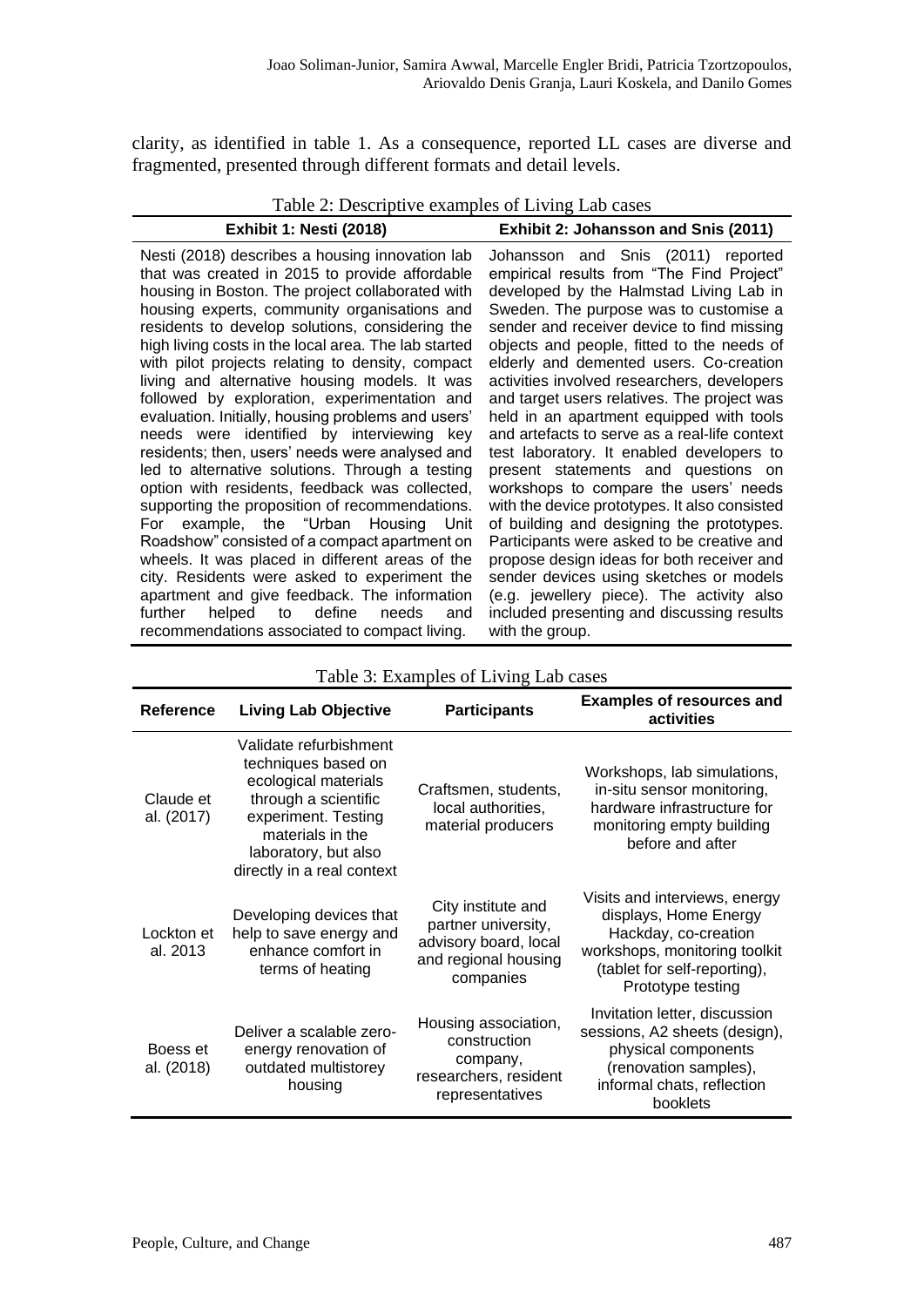## **KEY CONCEPTS: RELATIONSHIP TO LIVING LABS**

The following discussion explores communication and collaboration, aiming to understand and identify potential synergies between LLs and lean. This includes four key concepts and their relationship to LLs i.e., co-creation, common ground, shared understanding and boundary objects. These concepts have been discussed as preconditions to communication and collaboration in construction projects (Koskela et al. 2016; Gomes et al. 2016) and can help better understanding LLs under a lean perspective.

#### **CO-CREATION**

Co-creation can be understood as an act of collective creativity or "*creativity that is shared by two or more people*" (Sanders and Stappers 2008 p. 6). The referred authors discuss co-creation in the context of participatory design and understand this as a broad definition. Co-creation is intrinsic to LLs (Nesti 2017) and when practised at early stages has a positive impact on its outcomes (Sanders and Stappers 2008). The importance of co-creation is also reinforced in LL definitions, e.g. "*Living labs are user-centred sessions focusing on co-creating meaning with the participants, exploring scenarios and evaluating propositions*" (Papadonikolaki et al. 2019, p. 385).

Although collaboration is fundamental to achieve co-creation, endeavours might differ on how stakeholders collaborate and co-create artefacts (Schuurman et al. 2013). Depending on how a LL evolves and stakeholders develop relationships, more intensive ideation and co-creation activities can be achieved (Leminen et al. 2019). This reflects the nature of collaborative design, which is based on collective creative processes and multidisciplinary project actors deliberately co-creating design solutions over time (Papadonikolaki et al. 2019). It also suggests that co-creation depends on common ground and shared understanding, whereas a LL environment helps achieving them in practice.

#### **COMMON GROUND**

Common ground can be defined as a presumption of awareness (Clark 1996), being achieved when people share the same knowledge and beliefs (Holtgraves 2002; Stalnaker 2002). However, Holtgraves (2002) argues that common ground exists regardless of people's awareness of it. Koskela et al. (2016) explain common ground as a concept derived from classical rhetoric, which plays a vital role in effective communication and collaboration (Geurts 2018). Common ground is the primary basis for successful communication and it is the starting point to persuade the speaker and the audience to understand mutual grounds (Kecskes and Zhang 2009). This highlights that common ground can act as a starting point towards mutual understanding between the interlocutors and stakeholders involved in a process (Geurts 2018; Feurstein et al. 2008).

According to Feurstein et al. (2008), stakeholders should be directly connected to mitigate risks in design. In a LL, all relevant stakeholders are identified and engaged at the start of the process (Van Der Walt et al. 2009), and communication strategies to support initial interactions are proposed to overcome likely conflicts and boundaries (Pemsel and Widén 2011). As the common ground is the primary basis for successful communication (Geurts 2018; Kecskes and Zhang 2009), it has a direct impact on LLs not only from a process perspective but also considering their social character.

#### **SHARED UNDERSTANDING**

Shared understanding can be defined as "the ability of multiple agents to exploit common bodies of causal knowledge for the purpose of accomplishing common (shared) goals"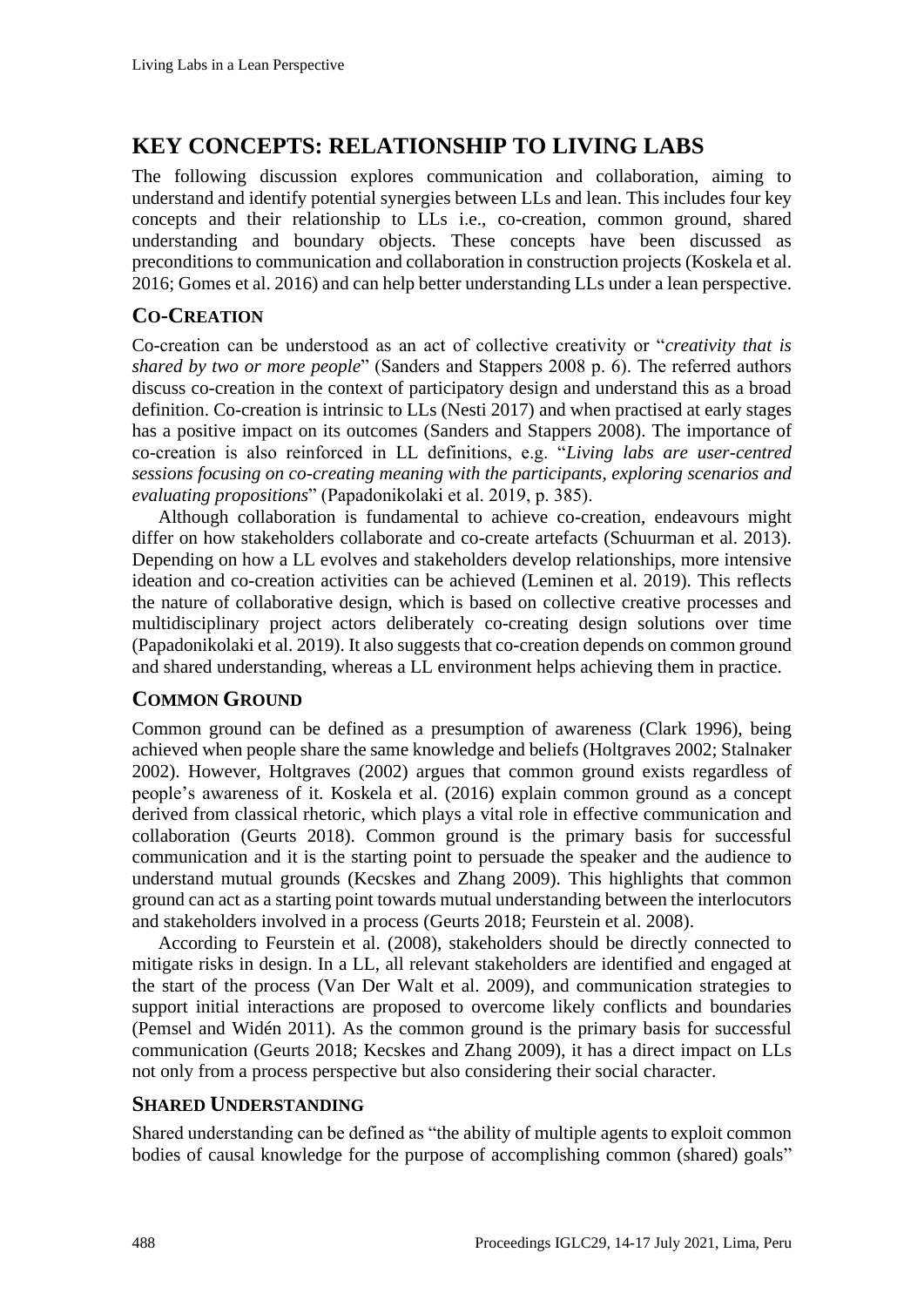(Smart et al. 2009, p. 2). Gomes et al. (2016, p. 70) further state that shared understanding is an "ability to be collectively developed", being dynamic and influenced by the context of the project and its social aspects. The same authors argue that this process involves two abilities: one of collective action for sense-making; and the other of collective coordination of interdependent perceptions between team members.

Valkenburg (1998) states that the absence of shared understanding creates miscommunication, potentially delaying the design process. As LLs are based on collaborative efforts (Almirall and Wareham 2011), achieving shared understanding is key to enabling LLs through a social, context-based and collective effort.

#### **BOUNDARY OBJECTS**

Star (1989) describes Boundary Objects (BOs) as an analytical concept for objects that can coexist between different social worlds and satisfy individuals' information needs. Those objects can be abstract or physical artefacts, and they incorporate multiple meanings, while sharing a common structure which allows interaction by maintaining coherence across different knowledge areas (Star and Griesemer 1989). BOs can be artefacts such as timelines, drawings, 3D models, among others (Koskela et al. 2016). Generally, BOs are seen as tools that create common understanding between participants allowing collaboration even with a lack of consensus (Kjølle and Blakstad 2014).

LLs involve a network of stakeholders requiring mediating activities and translating different interests and understandings. This leads to the construction of BOs that are both meaningful and acceptable between participants (Paskaleva et al 2015). Existing research on LLs addressed BOs in multiple forms: (a) as a way to transpass communication boundaries (Paskaleva et al. 2015); (b) as the materialisation of ideas and concepts during co-creation (Johansson and Snis 2011) and (c) as both physical and imaginary artefacts that connect stakeholders coordinate participants (Engels and Münch 2015).

### **DISCUSSION: LIVING LABS AS A LEAN APPROACH**

The previous discussion demonstrates that LL's outcomes are impacted by how effectively stakeholders communicate, collaborate and co-create artefacts while considering end-users' needs. The LL process, therefore, depends on many of the preconditions for communication and collaboration discussed by the lean community, such as those explored by Koskela et al. (2016). In a LL context, participatory approaches support the co-creation of not only innovative artefacts but also of meaning between different stakeholders (Papadonikolaki et al. 2019). This highlights the role of LLs to support shared understanding. Furthermore, the synthesis presented in this paper demonstrates that LLs do not necessarily refer to a 'place' or a 'specific setting', but to a social, context-dependent and dynamic environment that enables stakeholders to better communicate and collaborate towards a user-driven innovation.

Nevertheless, a starting point for such understanding can be associated with the steering user-driven approach in Living Labs. In practice, it has been recognized that collaborative design interactions will lead to compromises, where different needs and interests are negotiated and balanced across project stakeholders influenced by aspects of power and interest. Because end-users and other stakeholders are fundamental actors engaged in the Living Lab from the start, their needs should be key project drivers. The early involvement of stakeholders and team initiation create opportunities for the collective exchange of opinions, ideas and analysis of trade-offs, supporting collaborative decision-making and facilitating the elicitation of potential misalignments. This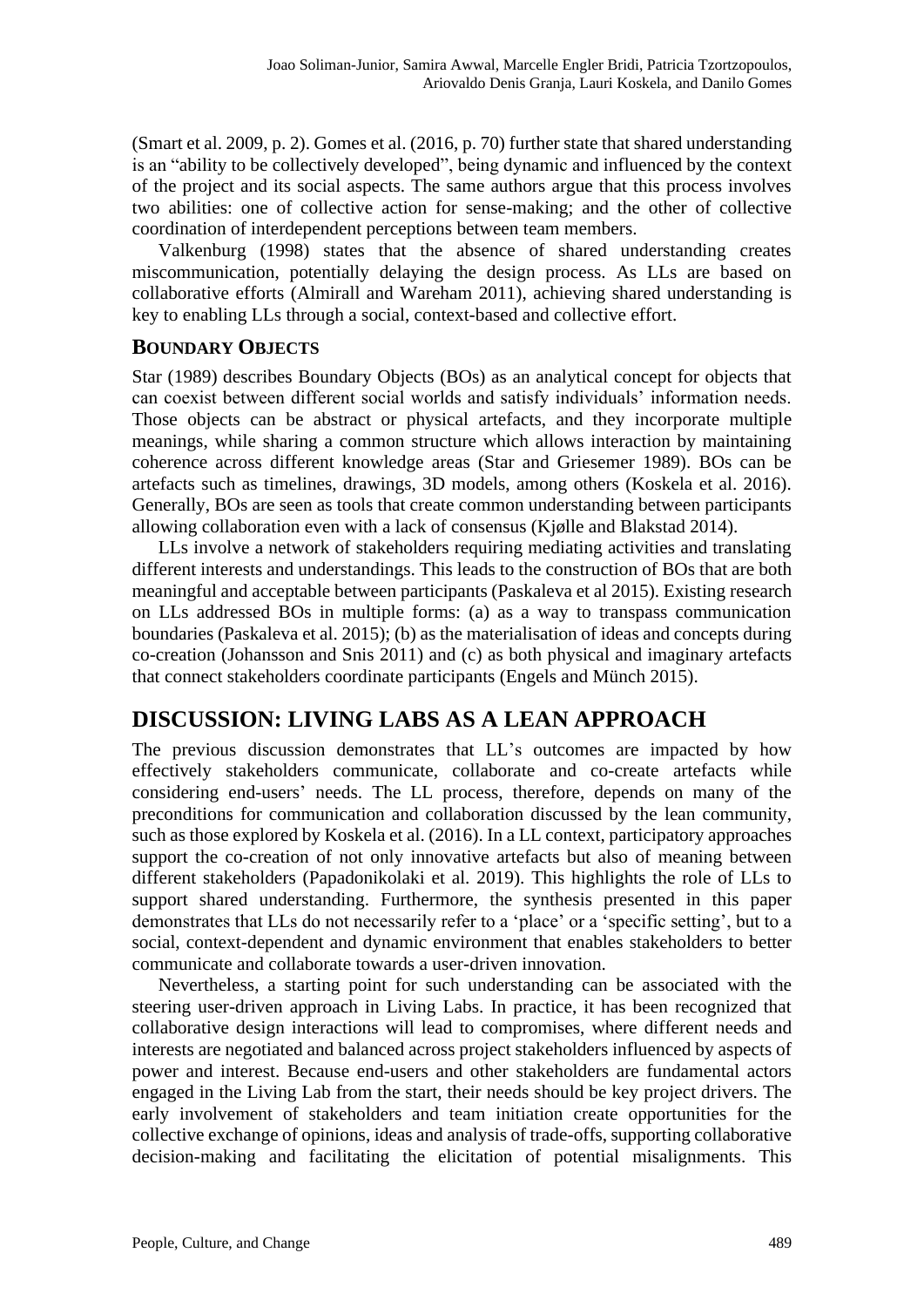integration of project stakeholders is also an essential element of Integrated Project Delivery (IPD) projects. In this context, LLs could complement IPD projects in a way as to achieve even more benefits, acknowledging the main focus of LLs on their end-users.

Multiple participatory approaches reported in lean research relate to prototyping, mock-ups, focus groups and co-design workshops. As observed in table 3, they are also part of many LLs, usually highlighted as BOs that support the development of common ground and shared understanding. Additionally, because of the way LLs enable iterative processes, there is an opportunity for accelerated feedback loops, suggesting a synergy between lean and Living Labs. A summary of the potential synergies between LLs and lean is presented in table 4, also highlighting their related lean principles (Koskela 1992).

| Table +. ISCY syncretes between Erving Eabs and ican                                 |                                                                                                                                                                                                                                               |                                                |  |  |  |
|--------------------------------------------------------------------------------------|-----------------------------------------------------------------------------------------------------------------------------------------------------------------------------------------------------------------------------------------------|------------------------------------------------|--|--|--|
| <b>Synergy</b>                                                                       | <b>Description from LLs</b>                                                                                                                                                                                                                   | Lean<br><b>Principles</b>                      |  |  |  |
| <b>Focus on</b><br>users' needs<br>and values                                        | LLs are user-driven initiatives aiming to address their specific<br>needs and values. There is a clear link between LLs and<br>value generation                                                                                               | Increase<br>value                              |  |  |  |
| Participatory<br>approach;                                                           | LLs are based on participatory approaches through co-<br>creation. These include the development of both physical<br>artefacts such as prototypes, often used as BOs, but also<br>abstract artefacts to support collective sense-making.      | Increase<br>value                              |  |  |  |
| <b>Early</b><br>stakeholder<br>involvement;<br><b>Team forming</b><br>and initiation | In LLs, stakeholders are identified and engaged from the<br>beginning of the process, whereas communication strategies<br>support initial interactions to overcome potential conflicts and<br>boundaries.                                     | Increase<br>value;<br>Increase<br>transparency |  |  |  |
| <b>Environment</b><br>that supports<br>collaboration,<br>transparency                | LLs provide an experimentation environment in real-life<br>context, supporting the development of common ground and<br>shared understanding through increased transparency and<br>collaboration between stakeholders (as per tables 2 and 3). | Increase<br>transparency                       |  |  |  |
| <b>Iterative</b><br>process                                                          | LL cases are usually reported as iterative processes with<br>multiple evaluation points and feedback loops, suggesting a<br>link to continuous improvement both in the process, but also<br>in the innovation under development.              | Continuous<br>improvement                      |  |  |  |
| <b>Feedback</b><br>loops                                                             | The iterative process in LLs enables accelerated feedback<br>loops (as evidenced by, contributing to the reduction of cycle<br>times.                                                                                                         | Reduce<br>cycle times                          |  |  |  |

Table 4: Key synergies between Living Labs and lean

Table 4 is limited to the conceptual analysis presented in the paper. It needs to be further supported with empirical data, given the real-life character of LLs and due to the lack of clarity in existing research related to concepts, processes and activities associated with LLs, as presented in Tables 1 and 2. The contexts in which LLs have been used and the scale of the projects reported in cases are varied. Applications range from urban to housing scales, and from major sustainable programmes to the development of specific mobile devices. Despite the plethora of uses reported in existing research, LLs have been typically applied to improve value generation through collective sense-making. Interestingly, many of the situations in which participatory approaches have been used and reported by lean research relate to healthcare projects (e.g., Sfandyarifard and Tzortzopoulos 2011), whereas these have not been explored with similar emphasis in LLs.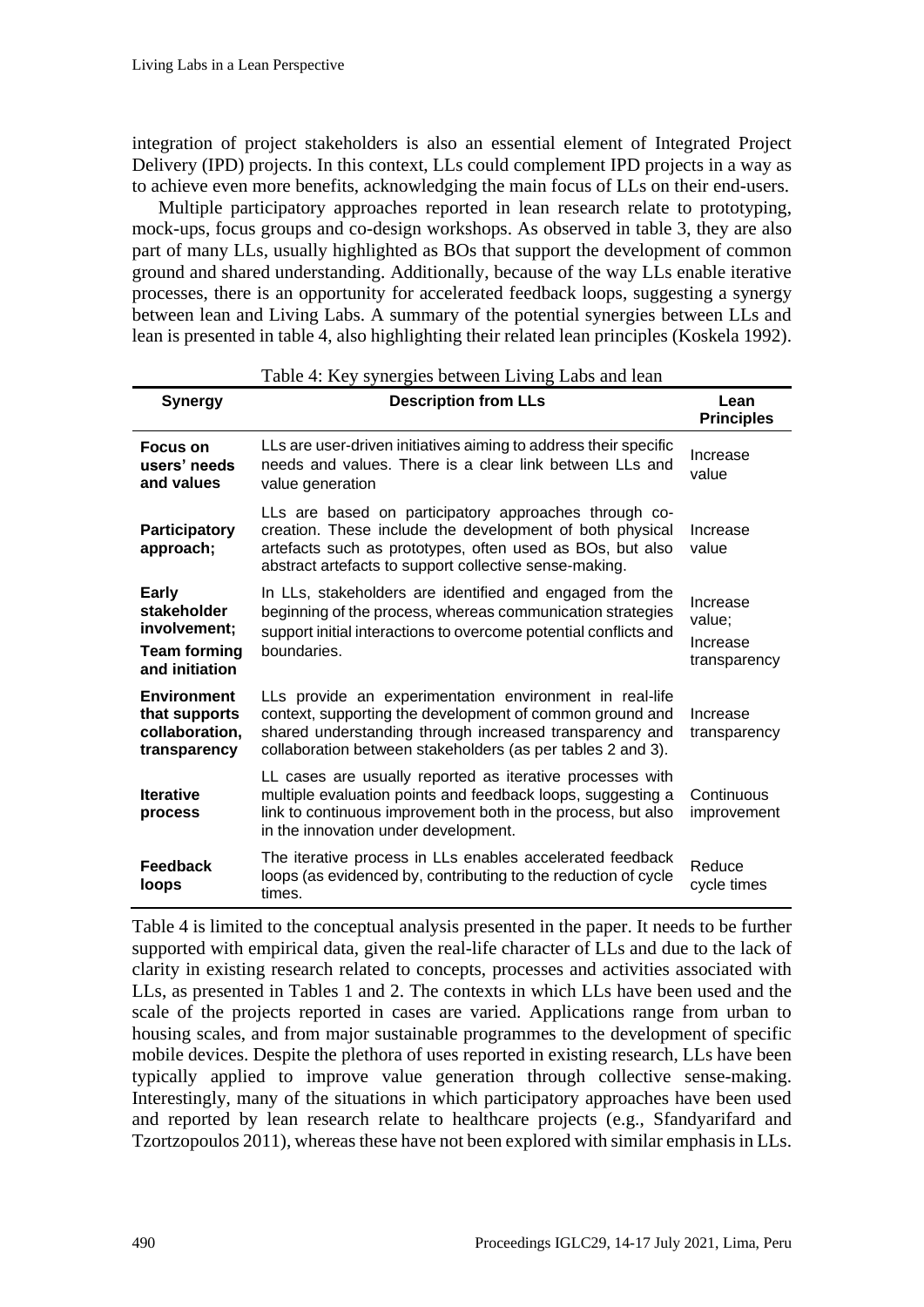# **CONCLUSIONS**

The theoretical discussion here presented show that LLs should be understood not as a 'place' where stakeholders meet and co-create solutions, but as a social, contextdependent and dynamic environment that enables end-users and stakeholders to better communicate and collaborate towards an innovation. Also, lean construction practices as described in the previous section could be further enhanced by using a LL approach. This paper demonstrates that key lean concepts and practices are also part of LLs, highlighting potential synergies between LLs and lean, suggesting that lean projects could benefit from LLs and vice-versa. Whereas the impact of LLs in lean tends to be as an approach to improve construction projects further; the use of lean can help LLs in a greater and broader sense. There is an opportunity to incorporate multiple lean tools and approaches related to stakeholders and value management, collaboration and continuous improvement, which have not been explored in the LL context yet.

The analysis here described relates to early research findings and is solely based on literature review, meaning that no empirical data has been collected yet. Furthermore, the lack of conceptual clarity on LLs suggests that the initial concept proposed in the 1990s might have diverged over time and LLs have been understood differently from an ontological perspective in practical implementations. Nevertheless, there is still a conceptual gap associated with LLs' definition, to be addressed in future research.

Even though the potential synergy between LLs and lean (table 4) suggests some commonalities emerging from reported LL approaches, activities and project contexts, further investigation in practice is needed. This represents a limitation of the paper due to the convoluted theoretical background associated with LLs. This also means that framing LLs as a lean approach, and investigating the benefits and limitations of such practical interplay demands further empirical and theoretical investigation.

### **ACKNOWLEDGEMENTS**

This paper reports on partial results from the uVITAL project, funded by the Trans-Atlantic Platform for Social Sciences and Humanities (ES/T015160/1). Authors would also like to thank FAPESP, CAPES, CNPq and IDL for their financial support.

#### **REFERENCES**

- Almirall, E., and Wareham, J. (2011). "Living Labs: arbiters of mid- and ground-level innovation." *Technology Analysis & Strategic Management*, 23:1, 87-102.
- Ballon, P., Van Hoed, M., and Schuurman, D. (2018). "The effectiveness of involving users in digital innovation: Measuring the impact of living labs." *Telematics and Informatics*, 35(5), 1201–1214.
- Bergvall-Kåreborn, B. H. M. S. A., Hoist, M., and Stahlbrost, A. (2009). "Concept design with a living lab approach." *42nd Hawaii Int. Conf. on Syst. Sciences*(pp. 1-10). IEEE.
- Boess, S., Silvester, S., De Wal, E., and De Wal, O. (2018). "Acting from a participatory attitude in a networked collaboration." *ACM Int. Conf. Proceeding Series*, 2, 1–6.
- Claude, S., Ginestet, S., Bonhomme, M., Moulène, N., and Escadeillas, G. (2017). "The Living Lab methodology for complex environments" *Energy Research & Social Science*, 32, 121–130.

Clark, H. (1996). "*Using language*." Cambridge: Cambridge University Press.

ENoLL. (2021). "About us" *Enoll*,<https://enoll.org/about-us/> (Jan. 27, 2021).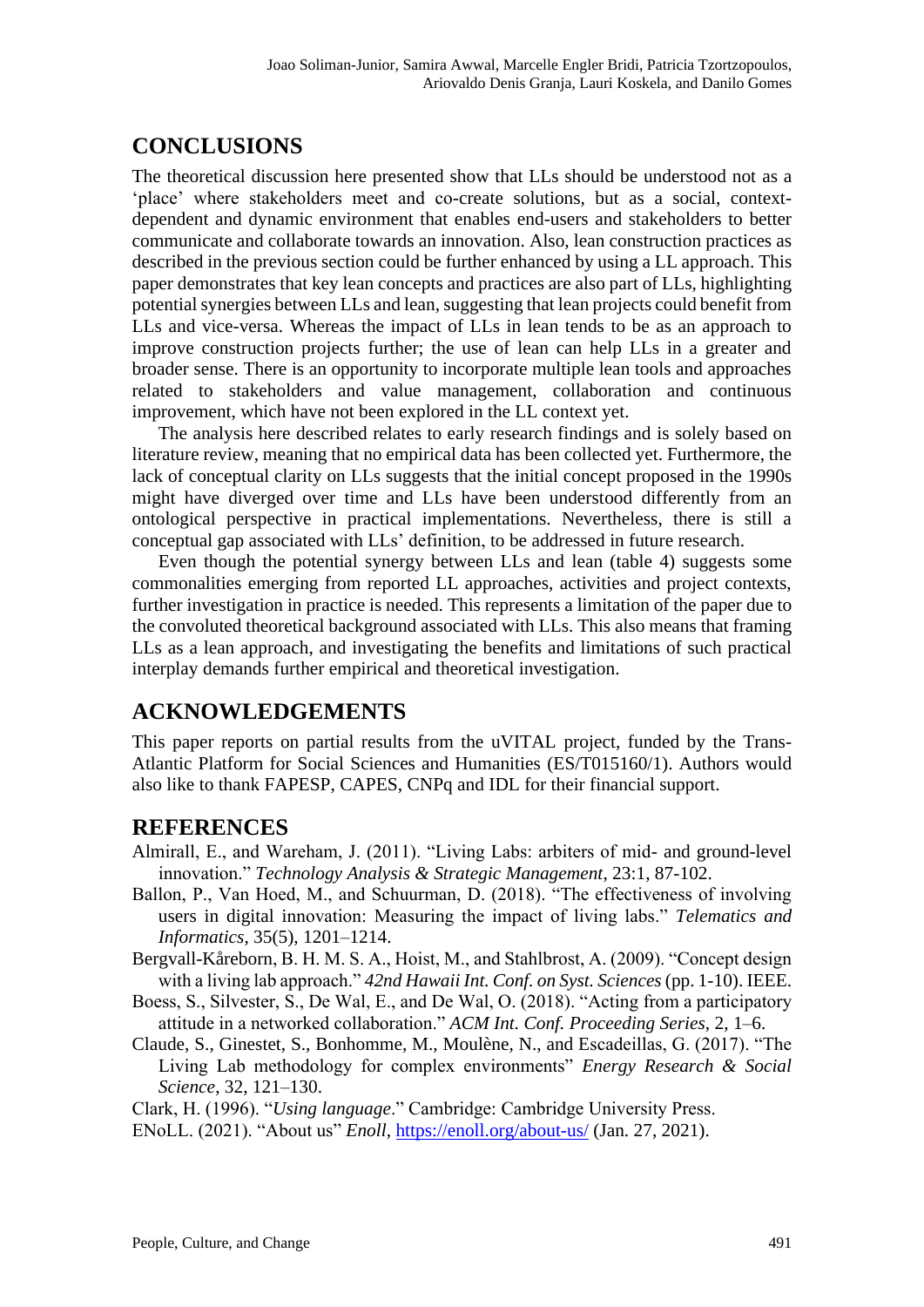- Engels, F., and Münch, A. V. (2015). "The micro smart grid as a materialised imaginary within the German energy transition." *Energy Research & Social Science*, 9, 35–42.
- Eriksson, M., Niitamo, V. P., & Kulkki, S. (2005). "State-of-the-art in utilizing Living Labs approach to user-centric ICT innovation", Lulea University of Technology
- Feurstein, K., Hesmer, A., Hribernik, K. A., Thoben, K. D., & Schumacher, J. (2008). Living Labs: a new development strategy. In: *European Living Labs-a new approach for human centric regional innovation*, Verlag Berlin, 2008, pp. 1-14.
- Geurts, B.(2018)."Convention and common ground."*Mind & Language*,33(2),115–129.
- Gomes, D., Tzortzopoulos, P., and Kagioglou, M. (2016). "Collaboration Through Shared Understanding in Early Design Stage." In: *Proc. 24th Ann. Conf. of the Int'l. Group for Lean Construction*, Boston, MA, USA, sect.7 pp. 63–72.
- Holtgraves, T. M. (2002). "*Language as Social Action: Social Psychology and Language Use*." Mahwah NJ: Lawrence Erlbaum.
- Johansson, L. O. and Snis, U. S. (2011). "The dynamics of interaction: exploring a living lab innovation process from a community of practice perspective." In: *Proceedings of Pacific Asia Conference on Information Systems (PACIS).*
- Kecskes, I. and Zhang, F. (2009). "Activating, seeking, and creating common ground: A socio-cognitive approach." *Pragmatics & Cognition,* 17(2), 331–355.
- Keeping, M. (2000). "What about demand? Do investors want 'green buildings'?" In: Sustainable Building. Int'l. Conf. Sustainable Building. The Netherlands.
- Kjølle, K. H., and Blakstad, S. H. (2014)."Architects and end users:Boundary objects in participatory briefing and design."*Nordic Journal of Architectural Research*,1, 20.
- Koskela, L. (1992). "*Application of the new production philosophy to construction"* (Vol. 72). Stanford: Stanford University.
- Koskela, L., Pikas, E., Gomes, D., Biotto, C., Talebi, S., Rahim, N., and Tzortzopoulos, P. (2016). "Towards shared understanding on common ground, boundary objects and other related concepts." In: *Proc. 24th Ann. Conf. of the Int'l. Group for Lean Construction*, Boston, MA, USA, sect.1 pp. 63–72.
- Leminen, S. (2015). "Q&A. What Are Living Labs?" *Technology Innovation Management Review*, 5(9), 7.
- Leminen, S., Nyström, A.-G., and Westerlund, M. (2019). "Change processes in open innovation networks – Exploring living labs." Industrial Marketing Management.
- Leminen, S., Westerlund, M., and Nyström, A.-G. (2012). "Living Labs as Open-Innovation Networks." Technology Innovation Management Review, 2(9): 6-11.
- Lockton, D., Greene, C., Brass, C., and Gheerawo, R. (2013). "SusLabNWE : Integrating qualitative and quantitative data to understand people's everyday energy behavior." In: *Behavior, Energy & Climate Change 2013 conference.*
- Niitamo, V., Kulkki, S., Eriksson, M. and Hribernik, K. A. (2006). "State-of-the-art and good practice in the field of living labs." 2006 IEEE International Technology Management Conference (ICE), Milan, pp. 1-8.
- Nesti, G. (2018). "Co-production for innovation: The urban living lab experience." Policy *and Society*, 37:3, 310-325.
- Oliveira, Á., de, and Brito, D., A., de. (2013). "Living Labs: a experiência Portuguesa." CTS: Revista iberoamericana de ciencia, tecnología y sociedad, 8(23), 201–229.
- Papadonikolaki, E., van Oel, C., and Kagioglou, M. (2019). "Organising and Managing boundaries: A structurational view of collaboration with Building Information Modelling (BIM)." *International Journal of Project Management*, 37(3), 378–394.